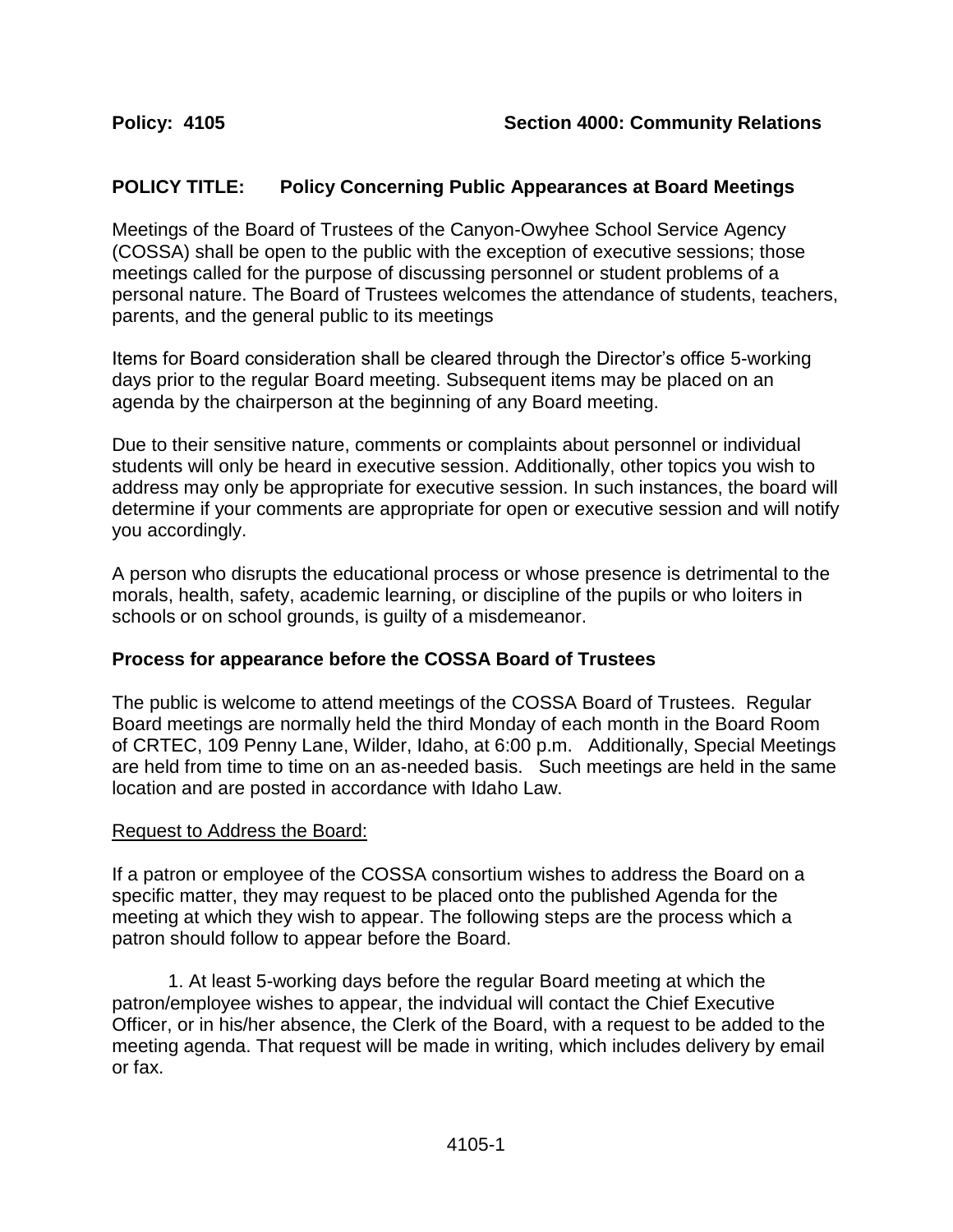2. The patron/employee making the request must identify themselves fully by name and address – there are no instances where any matter may be raised "anonymously" at a public hearing.

3. If the patron/employee making the request intends to be represented by an attorney, the request to be placed onto the agenda must be made at least two weeks (10 working days) before the regular Board meeting at which the patron/employee wishes to appear. This extra time is to arrange for the Board's attorney to also be present.

4. The request – which becomes an item on the meeting Agenda – must be specific enough that any other member of the public reading the published Agenda will understand the issue being raised. All items on the Agenda are meant to be openly discussed at the public Board meeting, and other members of the public may not be excluded from the conversation unless the matter is of a personal nature (see paragraph 5 below).

5. If the patron/employee raises a matter of a personal nature dealing with a student, staff member, Board member, or another patron, the patron/employee initiating the matter may request that the issue be discussed in Executive Session. However, adjournment into Executive Session is governed by Idaho Codes 74-206(b) and 74- 206(d), and the matter must fit one of the allowed categories before the Board may (not will – there are no guarantees) allow the closed meeting.

6. Ultimately, the decision as to whether or not to add the requested matter to any Agenda will be left to the Board.

7. Decisions made by the Board of Trustees are final. If the patron/employee remains convinced that they have been wronged, the patron/employee may file a petition to bring the matter before a district judge. The costs of filing the petition and any attorney fees are the responsibility of the patron/employee.

### Public Input:

Additionally, there are times when the Board's Agenda for a Regular or Special Meeting may include a component for Public Input. During such time, a member of the public may have the opportunity to speak to a matter that is scheduled on the Board's Agenda for that evening.

A patron cannot raise a matter in Public Input which should be a matter raised in Executive Session. Whether or not an Executive Session will be held will be left to the sole discretion of the Board.

### Concerns or Complaints: